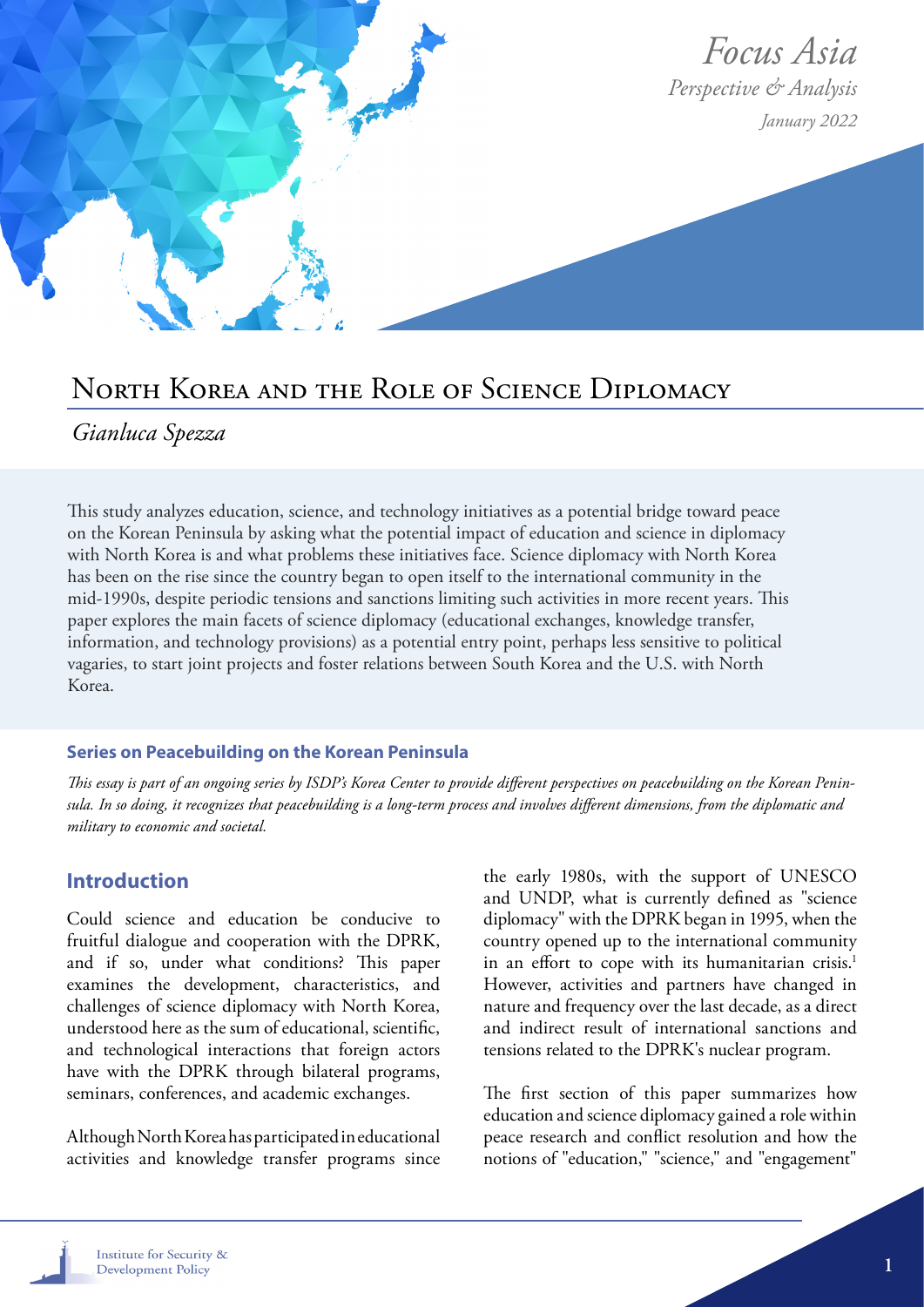gained traction during the 1980s. Subsequently, this paper attempts to discern whether the same model – successful during the latter years of the Cold War – can be applied to the DPRK, assessing the assumptions, limitations, and even risks of such. Focus is put in particular on the United States and South Korea as external actors. The conclusion then argues the need to recalibrate expectations of what science diplomacy can achieve as well as identifies potential opportunities for future educational collaboration with North Korea.

### **Unpacking Science Diplomacy**

Science diplomacy is best understood as an effort by certain actors to engage other countries where relationships are scarce, difficult, or non-existent by dealing with non-sensitive issues, where both sides can gain something. Other terms may collectively denote similar activities: educational engagement, educational cooperation, and scientific cooperation. In addition, scholarly works draw a necessary distinction between "science in diplomacy," "diplomacy for science," and "science for diplomacy"; the latter is often referred to as "science diplomacy" and implies that scientific missions of any kind, in view of their apolitical nature, lend themselves to initiating or fostering dialogue between two states with strained or non-existing relations.<sup>3</sup>

This general understanding of science diplomacy stems from the period during and right after the end of the Cold War; namely, encompassing cooperation and assistance from the West to Eastern Bloc countries. For the Western powers, the decline (and later the collapse) of the Soviet-backed regimes throughout the Eastern Bloc seemed to validate a framework where education and science – first introduced as apolitical pathways to dialogue – could ultimately function as a discreet conveyor belt to improve understanding of these states, and to present the values associated with liberal democracies: peace, freedom, disarmament, and socioeconomic progress inclusive of human rights.

Such a framework has by no means been confined to the Cold War period. As international tensions

*The Institute for Security and Development Policy is an independent, non-partisan research and policy organization based in Stockholm dedicated to expanding understanding of international affairs.* 

*For enquiries, please contact: info@isdp.eu*

*No parts of this paper may be reproduced without ISDP's permission.*

*Disclaimer: The opinions expressed in this paper are those of the author only and do not necessarily reflect those of ISDP or its sponsors.*

worldwide multiply, proponents of education and science as a vehicle for peace dialogue have expanded their reach into other areas, such as the Israel-Middle East conflicts, Indo-Chinese tensions, and of course, the conflict between the US and North Korea, as well as the two Korean states.

In the case of North Korea, both the engagement actors and the literature on their activities (reports, guidelines, agreements) use interchangeably the terms "educational exchanges," "education diplomacy," "science diplomacy," and "education and science diplomacy," referring in each instance to the use of science and education as a platform for dialogue with North Korea.

This terminology encompasses anything that goes beyond the simple introduction of foreign knowledge into North Korea, and that, at the same time, helps the North Korean government to improve the educational level of its science elites (and, to a much lesser degree, of the general population), either by participating in projects of international cooperation or by sending government officers, teachers, and students abroad to engage in learning and training.

From a more technical standpoint, these activities are often referred to as either "knowledge sharing," "knowledge import/export," or "knowledge transfer"; the nature and scope of these activities varies, but these terms are used almost interchangeably in the literature on the DPRK's foreign relations. All these definitions imply – at some level – that North Korea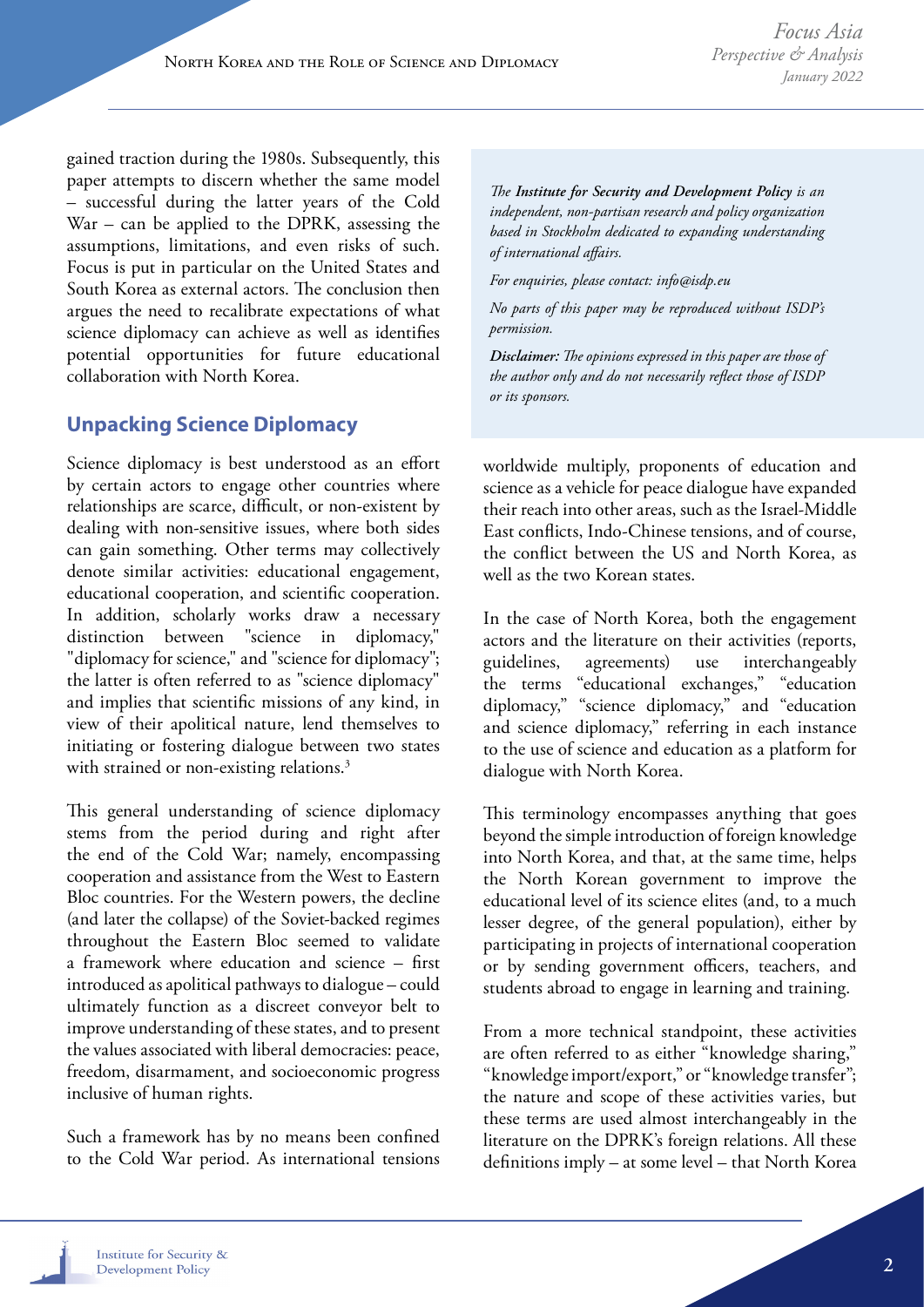acquires knowledge from external sources and that somehow the presence of North Koreans abroad and their interaction with foreign counterparts will eventually contribute to a better mutual understanding between the DPRK and any host or partner country.

The two Korean states can cooperate as they did during the sunshine policy years (1998-2007) and as they agreed to do in the two most recent inter-Korean summits.

This paper makes a few distinctions. Here, the "transfer" of knowledge relates to what is brought into North Korea from the outside; for instance, North Koreans returning home from a period of training abroad operate "knowledge transfer," just as foreign educational institutions do by setting up programs in the DPRK. "Knowledge sharing" by contrast refers to processes that take place in North Korea or other countries, with the participation of foreign institutions or actors. Here, the term "sharing" is used because, even though the majority of knowledge still flows from the outside into North Korea, foreign actors are able to learn more about the DPRK during the process.

Finally, "knowledge export/import" broadly describes all initiatives started with the specific goal of improving North Korea's current situation by means of training and educational programs. In this instance, the words "export" and "import" do not carry an economic connotation; most of the time, the DPRK does not contribute financially to such operations or it does so in minimal part.

#### **The DPRK Case: Science Diplomacy's Limits**

Building on these definitions, and the standard model

of education/science engagement, the central question is whether education and science diplomacy could work just as well today with Pyongyang, particularly in inter-Korean and U.S.-DPRK relations, as it did between the United States and the USSR. After all, if during the Cold War, "the USSR and USA could successfully negotiate on a mutual scientific goal (the Apollo-Soyuz project), why could South and North Korea not do the same?"5

The short answer would be that the two Korean states can (and should) cooperate as they did during the sunshine policy years (1998-2007) and as they agreed to do in the two most recent inter-Korean summits. The sunshine years were particularly important as South Korea expanded and systematized knowledge about education, human resources, scientific development and innovation in the DPRK, with a view to formulating policy that would sustain closer collaboration between the two states.<sup>6</sup>

The underlying idea was that improving cooperation in science and education was a necessary step toward the reunification process – no matter how far ahead – just as much as economic or humanitarian cooperation. Despite obvious obstacles to implementation, not least sanctions and periodically escalating military tensions, this tenet has not fundamentally changed since the years of the sunshine policy: that is, opening the DPRK up to exchanges holds the promise of gradually enmeshing and "normalizing" it.7

The relationship that Seoul holds with Pyongyang differs drastically, however, from that of Washington. Whereas initiatives promoted by South Korea have generally aimed at bridging the technological and economic divide between the two Korean states with a view toward eventual reunification, efforts sustained by the U.S. and other Western countries have often aimed at opening a two-way exchange of information.8 Under this scenario, gathering knowledge about the DPRK is deemed to be just as important as delivering foreign knowledge into the DPRK.<sup>9</sup> Using education, ICT, and science as platforms for dialogue is part of a greater effort of track-II diplomacy with the DPRK, dating back to the late 1990s.<sup>10</sup>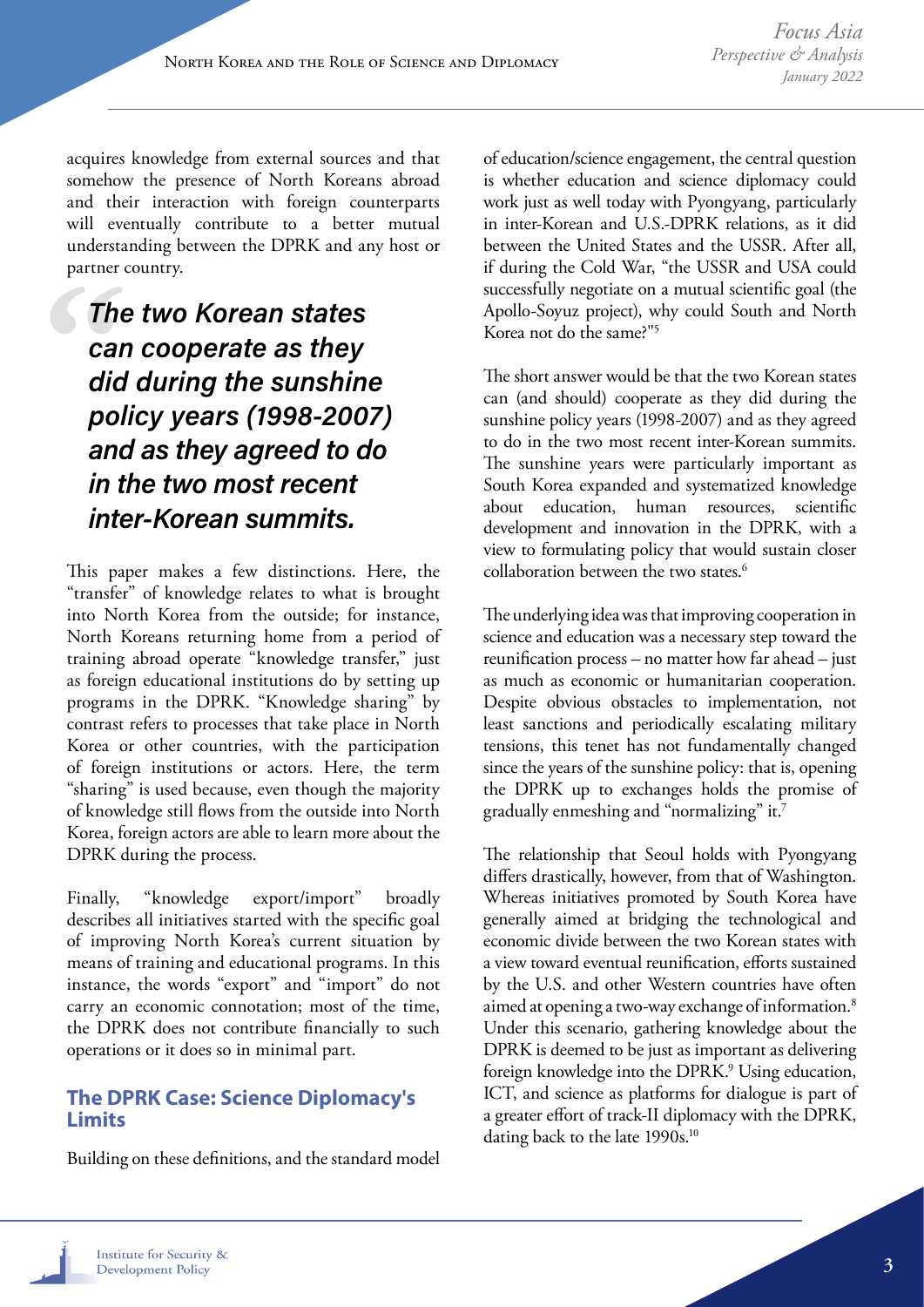This underlying assumption in track-II dialogues is modeled on the understanding of North Korea as a regime comparable to those in the Soviet camp. It is postulated that official relationships and the living conditions of people could both be ameliorated by the same means that helped liberal democracies make a breakthrough into the hearts and minds of people in Eastern European regimes.<sup>11</sup> However, this assessment of North Korea is far from consensual, particularly when it comes to the nature of its governance, and whether Pyongyang could be compared to other Soviet satellites.<sup>12</sup>

According to the actors involved in the engagement process, track-II initiatives have produced encouraging results. S. Thorson and H. J. Seo, in their 2010 report on science diplomacy activities between the United States and North Korea, describe science diplomacy as "international scientific cooperation aimed simultaneously at advancing scientific knowledge and improving and strengthening broader relations between participating countries and groups. Science diplomacy has proved to be especially helpful in engaging countries where traditional diplomatic relations have been problematic. Successful science depends on the trusted application of shared protocols and thus encourages the development of trust among participants."13

In so doing, the authors claim "evidence from a long-term academic science engagement between the United States and North Korea ... that (1) sustained science engagement provides a valuable context for developing trust between individuals from countries with great political differences, and (2) this trust can spill over into more traditional diplomatic engagements."14

Two major objections can be leveled at this viewpoint. One is that there is, in fact, little evidence of science engagement spillover into traditional diplomatic relations with North Korea, which remain overshadowed by nuclear/security issues. To date, one of the very few initiatives that bridged mutual understanding with the need to contain and regulate the North Korean nuclear program is the relationship that US scientist Siegfried Hecker maintained with North Korean authorities during the 2000s.<sup>15</sup> Though Hecker reported to the US state department, his efforts remained on a more personal level rather than being part of a global institutional effort, and were progressively curtailed as the number and scope of sanctions on the DPRK expanded.

# There is, in fact, little evidence of science engagement spillover into traditional diplomatic relations with North Korea, which remain overshadowed by nuclear/ security issues.

The second is a consideration rooted in the analysis of bureaucracies from the Eastern Bloc regimes and totalitarian regimes in general: the notion that the primary recipients of engagement activities (elite bureaucrats, government officials, and technocrats) may be unable (if willing) to change the status quo – or – they historically display little interest in modifying regime dynamics because they have acquired a considerable level of safety and a certain degree of power within the regime, and have no incentive to renounce such benefits.16

Over the last three decades, the sum of scientific and educational cooperation with North Korea has provided enough results and drawbacks to assess its limitations.

One set of limitations is intrinsic to the regime and the way it cooperates with foreign entities. Whenever engaging in scientific and educational cooperation, the DPRK has done so on its own request. It has therefore shown compliance exclusively within programs that match its national interests as specified in domestic propaganda. When international organizations and the government of North Korea agree to joint educational and scientific programs, they do so in order to increase North Korea's chances of compliance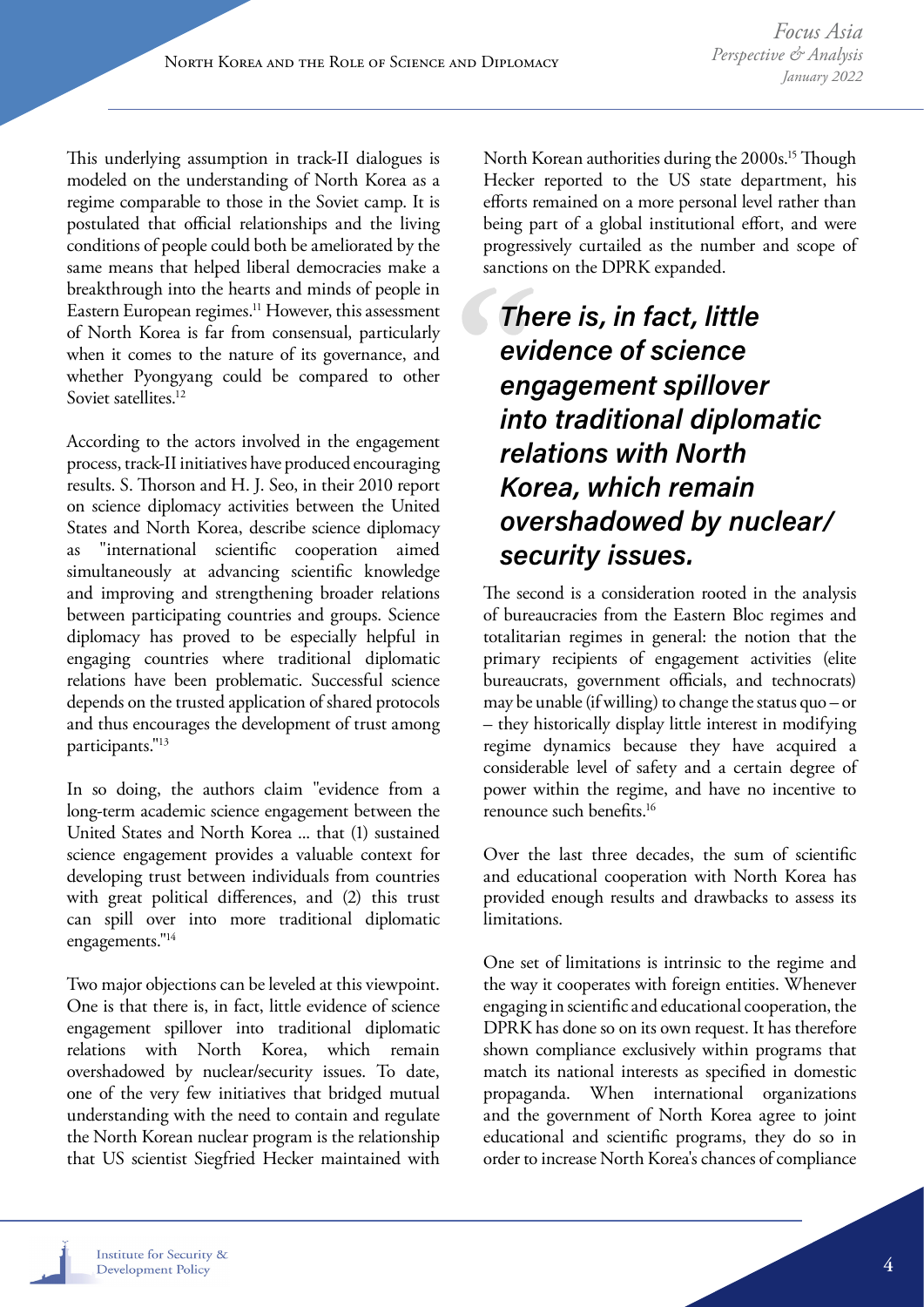with the requirements of long-term Frameworks and programs of sustainable development (Education For All, Millennium Development Goals, and the Sustainable Development Goals). In other words, North Korea joins these international frameworks of cooperation with the understanding that none of them would seek to modify the status quo on the peninsula or the nature of the regime, and that the goals of these frameworks and programs remain compatible with the overall development goals of the North Korean government.

North Korea joins these international frameworks of cooperation with the understanding that none of them would seek to modify the status quo on the peninsula or the nature of the regime.

The second set of limitations is external to North Korea and of a specifically political nature. For education and science to work meaningfully in the DPRK, both individual actors and institutions should operate with a sincere interest in delivering education as a means to reduce (and possibly end) the aid dependency, without any particular political agenda or expectations of "change" in North Korea. So far, the expectation that informal (apolitical) engagement could somehow "ignite change from within" has been disproved by facts: simple exposure to foreign culture or advanced economies does not translate into power to change things from within institutions in the DPRK. If that were the case, logic dictates that a simple look across the Yalu river should be an eyeopener for all North Koreans, enough perhaps to demand profound changes within the system.

The international community, for its part, has made it clear that as long as the regime does not change in nature – forfeiting the nuclear and ballistic programs – it will remain isolated and deprived of any possibility to pursue economic development. This is the framework within which we can observe the limits of education and scientific cooperation.

TABLE 001: EXAMPLES OF MAJOR INITIATIVES FOR EDUCATIONAL ENGAGEMENT WITH NORTH KOREA Country/Organization **Program - Years Active Australia** The International and Business Management Program at the Australian National University (1997-1998) Visits of Academic Delegations during the 1990s (1990-1999)<br>The Canada-DPRK Knowledge Partnership Program (KPP) at the UBC Vancouver (2010-?) Canada The Hanns Seidel Foundation (HSS) (2003 - ?) Germany The Friedrich Naumann Foundation for Liberty (FNF)(2003 - ?) The Singapore Nanyang Technological University Program (1998)<br>Choson Exchange (2006-present) Singapore Okedongmu Children's Educational Support to DPRK (1995-2005)<br>Korean Sharing Movement's Support Activities for DPRK (est. 1996, active 2001) **South Korea** Good Neighbors International's Education Support Program (1995-2005) The CASIN Training and Study Tour Programs (1997-1998)<br>The Pyongyang International Business School (PBS) (2004-2011) Switzerland North Koreans in the UK and the Chevening scholarship program (2011)<br>The English Language Training Program (ELT) in Pyongyang (1997-2012)<br>University Exchanges (1997-?) UK The UNCTAD Program (1998) The Oily Chromaton (1990)<br>Curriculum Development and Teacher Training in Singapore (2003)<br>Study visit to China on computer education (2003)<br>EMIS establishment and training (2003) **UN** Education through TV (2004-2005) DPRK officials visit to the University of Georgia<br>The Shorenstein Asia-Pacific Research Center (APARC) at Stanford University Report on ten years **USA** of US - DPRK educational exchanges or solid proposed in the expansion of Science and Technology) – South Korea also involved<br>(mainly through private donations).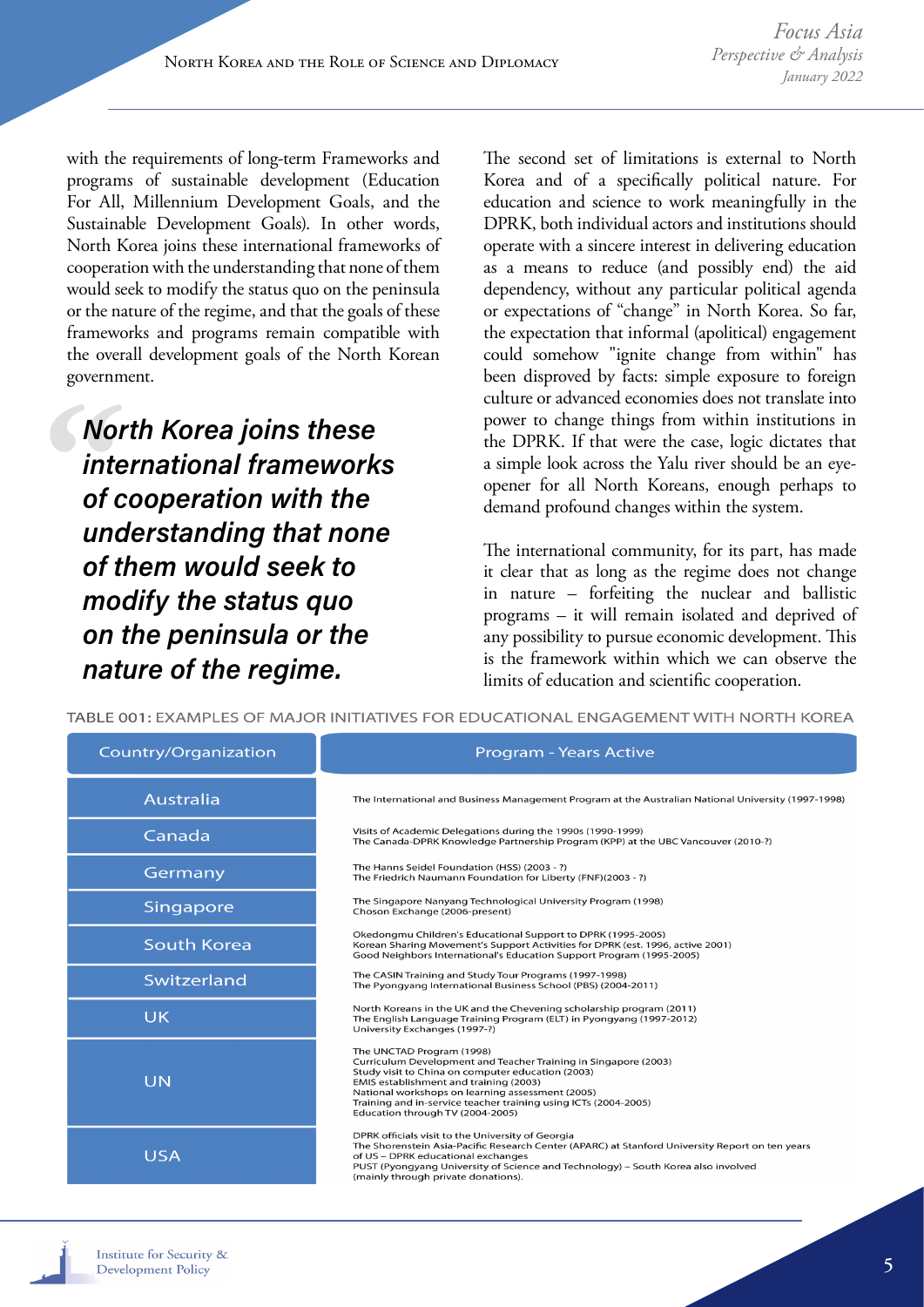## **Risks of Sceintific Cooperation**

Further bolstering the arguments of critics of scientific and educational cooperation with the DPRK, recent UN Security Council (UNSC) reports provide evidence of worrisome unintended consequences. In 2019, a UNSC panel investigated alleged instances of crypto-jacking, which used malware to infect a computer to exploit its resources to generate cryptocurrency illicitly. One report analyzed a piece of malware designed to mine the cryptocurrency Monero and send any mined currency to servers located at Kim Il Sung University in Pyongyang. Separately, according to another report, the Republic of Korea Financial Security Institute specifically attributed a similar crypto-jacking attack on a South Korean company's computer to DPRK hackers.17

Subsequently, in 2020 the UNSC published a new report concerning possible violations of sanctions. Three aspects of educational and scientific activities came under scrutiny: the sponsorship of invited scholars from the DPRK to educational institutions worldwide, intangible transfers of technology, and the connection between scientific research enhancement and the North Korean nuclear program.<sup>18</sup>

On the first issue, the Panel (§149) noted "several academic exchanges in 2019, including long-term exchange programs hosted by academic institutes in Canada and China. The Panel inquired about the sponsorship of the programs, especially the income earned overseas by nationals of the DPRK during the programs. In response to the Panel's inquiry, a Canadian institute responded that the Canadian authorities were being consulted. China replied that two scholars of the DPRK, newly invited to an institute, had entered for academic exchange, not for work."19

On the intangible transfer of technology (§201 to §203), the UNSC report indicates that North Korea continues to "search for technological solutions to manufacture components or overcome technical challenges inherent in the design, production and adaptation of weapon systems" by seeking to expand the knowledge and technical capability of its technicians. According to the UNSC, the DPRK has a long-term program hat "guides its strategy in prospecting for the intangible transfer of technology."20

There is no doubt that the DPRK needs substantial help to advance scientifically and technologically having lagged behind the rest of the region since at least the early 1980s.

On the issue of the DPRK's nuclear program, the UNSC report paid specific attention to the production capability of Lithium-6, suggesting that "the scientific research conducted by the DPRK, which started before the UN sanctions, could have provided the DPRK with knowledge and materials for production of Lithium 6, a vital material for development of a thermonuclear device."<sup>21</sup>

In a more recent UNSC report from March 2021, focus was put on research advancements in the two major North Korean universities, highlighting a connection between academic research and military capabilities: "Recent publications of Kim Il Sung University and Kim Chaek University of Technology include research related to nuclear programs […] This suggests that universities of the Democratic People's Republic of Korea continue research in academic fields which could contribute to the country's programs related to weapons of mass destruction."22 The same report also mentions again the issue of the intangible transfer of technology in relation to the activities of North Korean universities explored a year prior.<sup>23</sup>

While these concerns do not conclusively prove that cooperation in science and education with the DPRK are fundamentally counterproductive,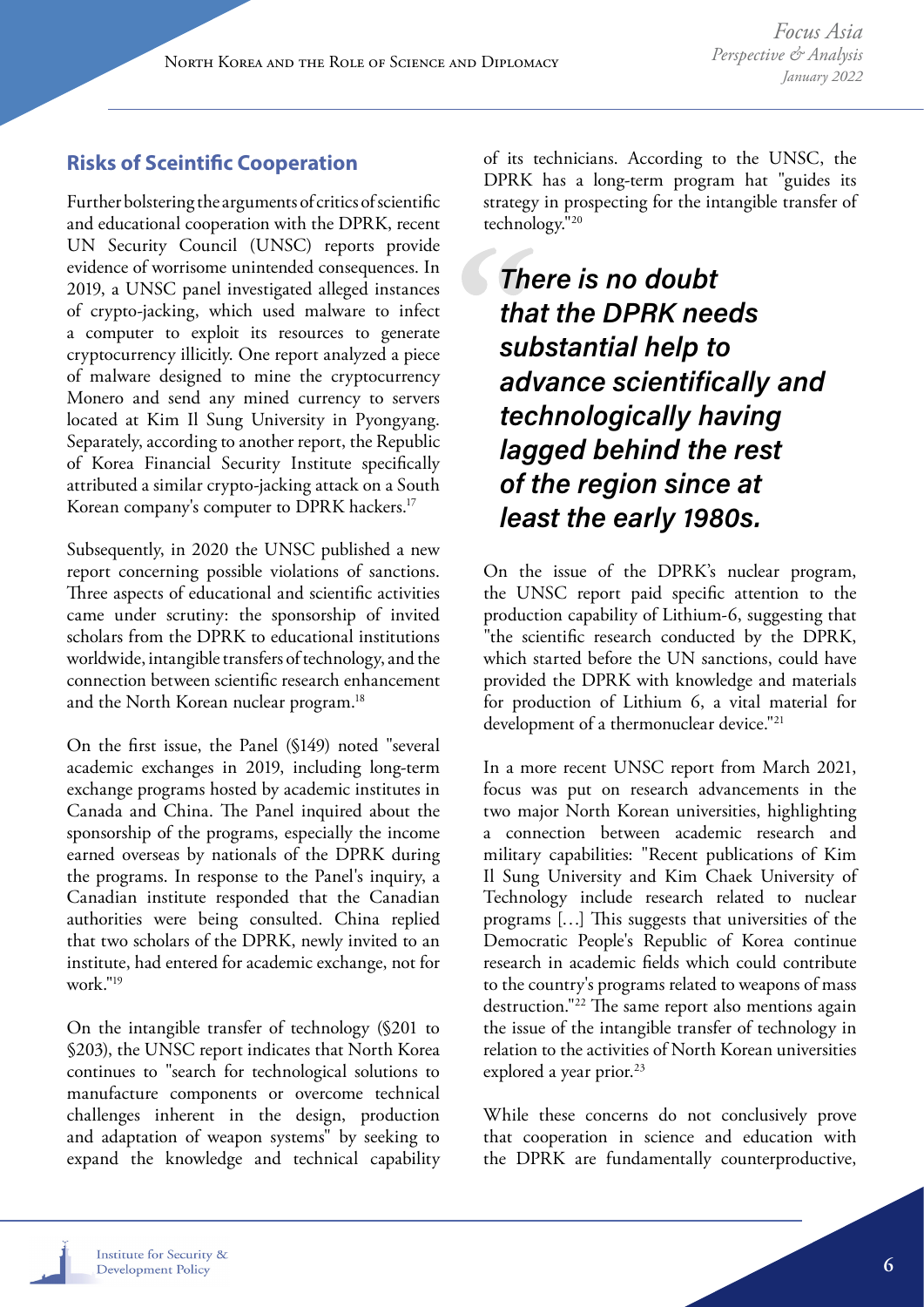they nevertheless demonstrate a need on the part of program planners to carefully monitor activities.

### **Conclusion: Recalibrating Expectations**

There is no doubt that the DPRK needs substantial help to advance scientifically and technologically having lagged behind the rest of the region since at least the early 1980s. However, the external expectation that science diplomacy and educational exchanges can be a catalyst for socio-political change within North Korea – and thereby contribute to more peaceful relations – would seem misguided, at least in the current context for the reasons outlined earlier.

# In sum, Science diplomacy offers no quick-fix panacea in changing the political nature of North Korea or spilling over to transforming deeply entrenched conflict dynamics.

Rather, in the case of North Korea, scientific and educational engagement should be understood as implementing science to benefit the socioeconomic progress of that country without necessarily having to change the political nature of the regime first. While there may be moral and political objections to such an argument, a modernized and economically viable North Korea ultimately means better chances of survival and human development for the North Korean people. Second, North Korea's growing technological, informational, and educational gap with South Korea and China, together with the heavy financial burden attached to any project of inter-Korean integration, risks leaving the country completely behind without much hope of joining the rest of the region.

Two types of efforts could bring immediate, tangible benefits to the DPRK and its regional partners, particularly South Korea, without running the risk of contributing to its nuclear/missile programs or directly enriching the regime.

First, future initiatives ought to focus on bringing North Korean educational standards on a par with the rest of the region with the understanding that the nature of the regime will not necessarily change as a consequence. A more realistic expectation is that a modern, less dogmatic education system, as well as the development of scientific disciplines for civilian (rather than military) use could, over the long term, improve the chances of integration with neighboring economies, particularly in the hypothesis of a federal state on the Korean peninsula. At least, this has been the hope, and the purpose of studies and initiatives launched during the sunshine era (and beyond), when South Korean think tanks mapped the extent of the technology-knowledge gap with the North as an important variable within the federation/ reunification scenario.24

The second type of effort should aim at enhancing North Korea's statistical capability. The researcher Benjamin Silberstein convincingly argues that this would be "not only for better policy-making within the country but also toward better-informed development cooperation and aid policies."<sup>25</sup> Indeed, statistical work is the cornerstone of nearly all activities and programs led by the UN, in the DPRK as elsewhere; the progress made with the multiple cluster surveys (MICS) by UNICEF, or the population and health studies by the UNFPA and WHO in the DPRK demonstrates the need for and the importance of reliable statistical production.<sup>26</sup>

In sum, science diplomacy offers no quick-fix panacea in changing the political nature of North Korea or spilling over to transforming deeply entrenched conflict dynamics. However, scientific and educational exchanges and capacity-building do have a potentially important role in contributing to North Korea's socio-economic development, without which long-term peace and stability on the Korean peninsula will remain elusive.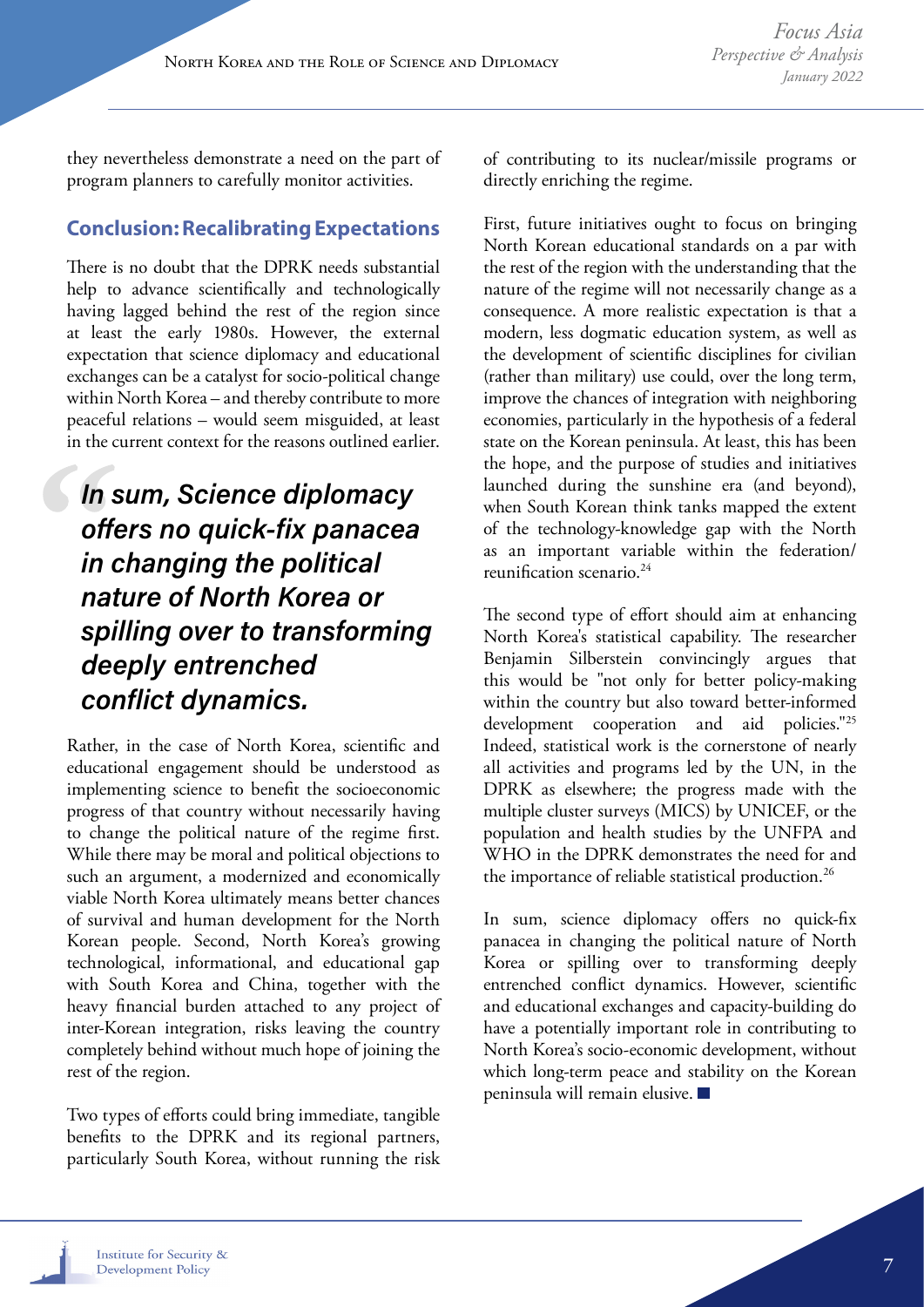### *Author Bio*

Dr. Gianluca Spezza is an Associated Research Fellow of ISDP's Stockholm Korea Center, and an Invited Professor at the Faculty of Economics & International Affairs, Kasetsart University, Bangkok, Thailand. Dr. Spezza earned his PhD in 2018, conducting research on the cooperation between UNICEF and the DPRK in education and childcare. He previously worked as assistant professor of international relations at KIMEP University in Almaty, Kazakhstan and senior researcher at KIMEP's DPRK Strategic Research Center. He is currently writing a monograph on education, international cooperation, and scientific development in North Korea (Palgrave 2021) and recently published a chapter in the edited volume "East–West Reflections on Demonization. North Korea Now, China Next?" by NIAS Press. Since 2012, his work on the DPRK, articles or interviews, can be found, among others, on the websites of the BBC, The Guardian, The Diplomat, IRIN-New Humanitarian, The Interpreter, NK News, DR.dk, Newsweek Korea, and El Confidential.

### *About ISDP Korea Center*

The ISDP Korea Center seeks to promote informed understanding and constructive dialogue on issues of peace, security, and sustainable development on the Korean Peninsula. It also serves as a hub to advance knowledge, exchange, and cooperation between Korea and the Nordic region.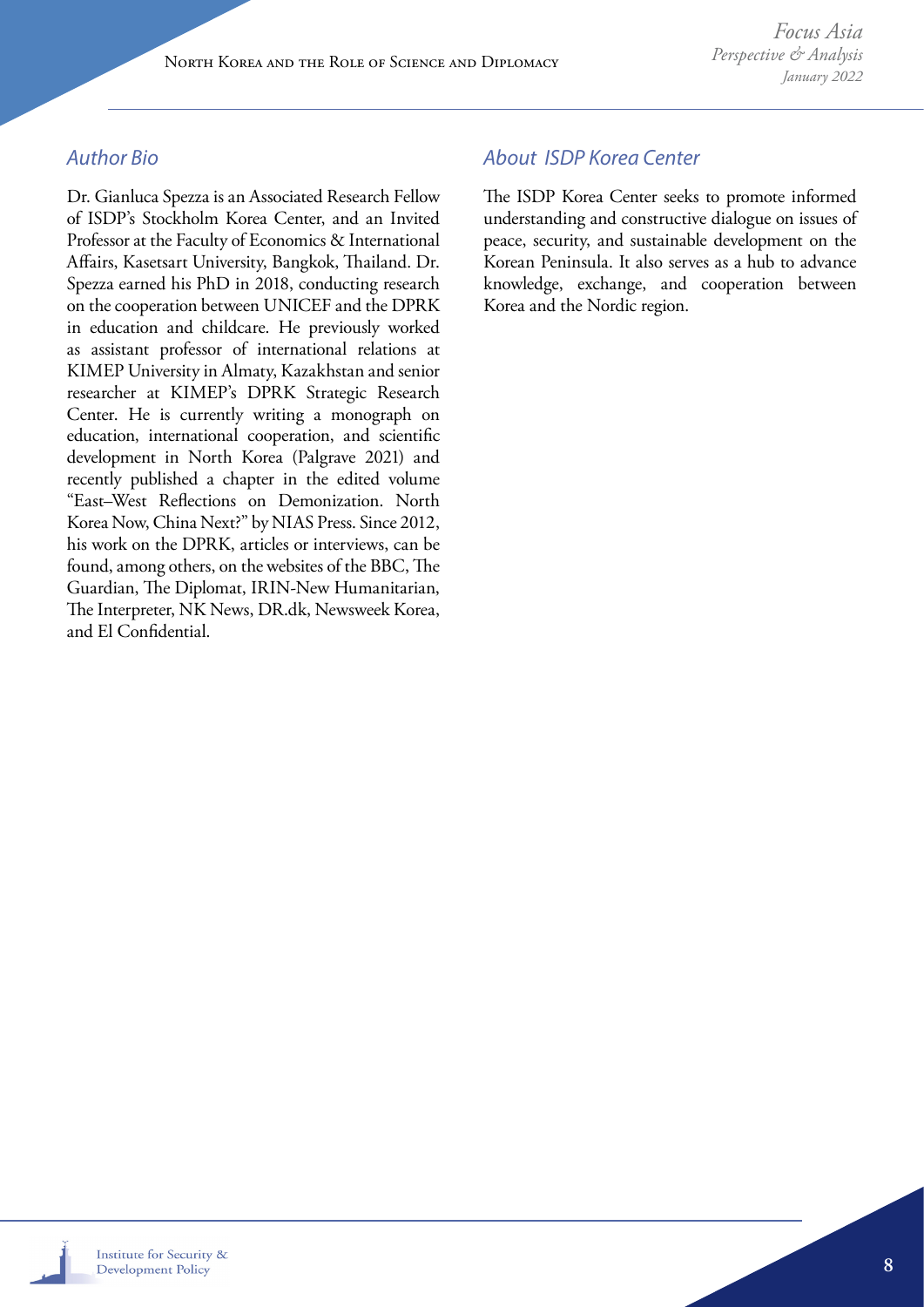## **Endnotes**

- 1. This paper refers to the collaboration between the DPRK and the international system, intended here to encompass Western liberal democracies in general, the NATO camp during the Cold War, and countries that were not aligned within the Soviet camp or under Chinese influence during the Cold War. Within the Eastern Bloc, or even the non-aligned movement, scientific, educational and technical cooperation was considered a "default" feature of the system.
- 2. Ruffini, P. B. (2017) Science and Diplomacy. A New Dimension of International Relations, Palgrave.
- 3. Ruffini, Op. Cit.; see also: Van Langenhove, L. (2017) Global Science Diplomacy as a New Tool for Global Governance, United Nations University Press.
- 4. Wertz, D., (2017) Track II Diplomacy with Iran and North Korea. Lessons Learned from Unofficial Talks with Nuclear Outliers, NCNK.
- 5. Krasnyak, O., (2017) A new frontier? Science diplomacy with North Korea, Asia Dialogue, June 19th, online at: shorturl.at/ dqAQ6.
- 6. See: Shelton, R. D.; Lewison, G. (2013). Scientific collaboration as a window and a door into North Korea. Scientometrics 97 (3–11). Also: Babson, B. (2007). 'Knowledge Sharing With The DPRK, Future Possibilities and Challenges.'; Kwak, J. S. (2006). 'Promoting International Cooperation For Education Development In DPRK.' Kedi Working Papers; Na, H. R. (2009). 'Research And Education Network As International Development Aid to North Korea.' International Journal Of Communications Law And Policy 13; Park, J. and Jung, S. (2007). 'Ten Years Of Knowledge Partnership With North Korea.' Asian Perspective 31 (2), 75-93.
- 7. Hyunjin Seo & Stuart Thorson, (2010) Academic Science Engagement with North Korea, KEI academic paper series 3: 105- 122.
- 8. See: Linda Staheli (n.d), Engaging North Korea with Science Diplomacy, USC Center on Public Diplomacy, online at: https://uscpublicdiplomacy.org/pdin\_monitor\_article/engaging-north-korea-science-diplomacy; Hyunjin Seo & Stuart Thorson, (2010) Academic Science Engagement with North Korea, KEI academic paper series 3: 105-122.
- 9. Park, K. A. (2001). 'The Pattern Of North Korea's Track-Two Foreign Contacts.' North Pacific Policy Papers No.5; Kim, Y. (2014). 'North Korea, Crisis as an Opportunity and the Unintended Consequences of Engagement.' KSPS; Babson, B. (n.d). 'Transformation And Modernization Of North Korea. Implications For Future Engagement Policy.' In 'Improving Regional Security and Denuclearizing the Korean Peninsula.'; Andersson, M. and Bae, J. (2015). 'Sweden's Engagement with the Democratic People's Republic of Korea.' North Korea Review 11 (1), 42-62; Weingartner, E. (2007). 'Towards a Liaison Unit for Knowledge Sharing in Pyongyang.'; Seliger, B. (2009). 'Engagement On The Margins. Capacity Building In North Korea.' KEI Economic Papers 25; Habib, B. (2013). 'A Curious Case. North Korea And The United Nations Framework Convention On Climate Change.' Korea Studies Association of Australasia Biennial Conference; Habib, B. (2015) Balance of Incentives. Why North Korea Interacts with the UN Framework Convention on Climate Change, Pacific Affairs 88(1): 75-97.
- 10. Wertz, D., (2017) Track II Diplomacy with Iran and North Korea. Lessons Learned from Unofficial Talks with Nuclear Outliers, NCNK.
- 11. Shelton, R. D.; Lewison, G. (2013). Scientific collaboration as a window and a door into North Korea. Scientometrics 97 (3–11). An example of such breakthrough could be Reagan's exhortation to "tear down the wall" during his Brandenburg gate's speech.
- 12. On this point, in particular, see: . Dukalskis, A., (2018) The Authoritarian Public Sphere: Legitimation and Autocratic Power in North Korea, Burma, and China, Routledge; Korhonen, P., Mori, T. (2019) North Korea as a Small Great Power, Asia Pacific Journal (Japan in Focus) 17-5(2), online at: https://apjjf.org/2019/05/Korhonen.html; McEachern, P. (2010) Inside the Red Box: North Korea's Post Totalitarian Politics, Columbia University Press; Myers, B. R. (2011) North Korea's State Loyalty Advantage, Journal of International Affairs, 65(1): 115-129; Smith, H. (2005b) Disintegration and reconstitution in the Democratic People's Republic of Korea, in: Chesterman, S., Ignatieff, M., Thakur, R.C. (eds.) Making States Work: State Failure and the Crisis of Governance, United Nations University Press.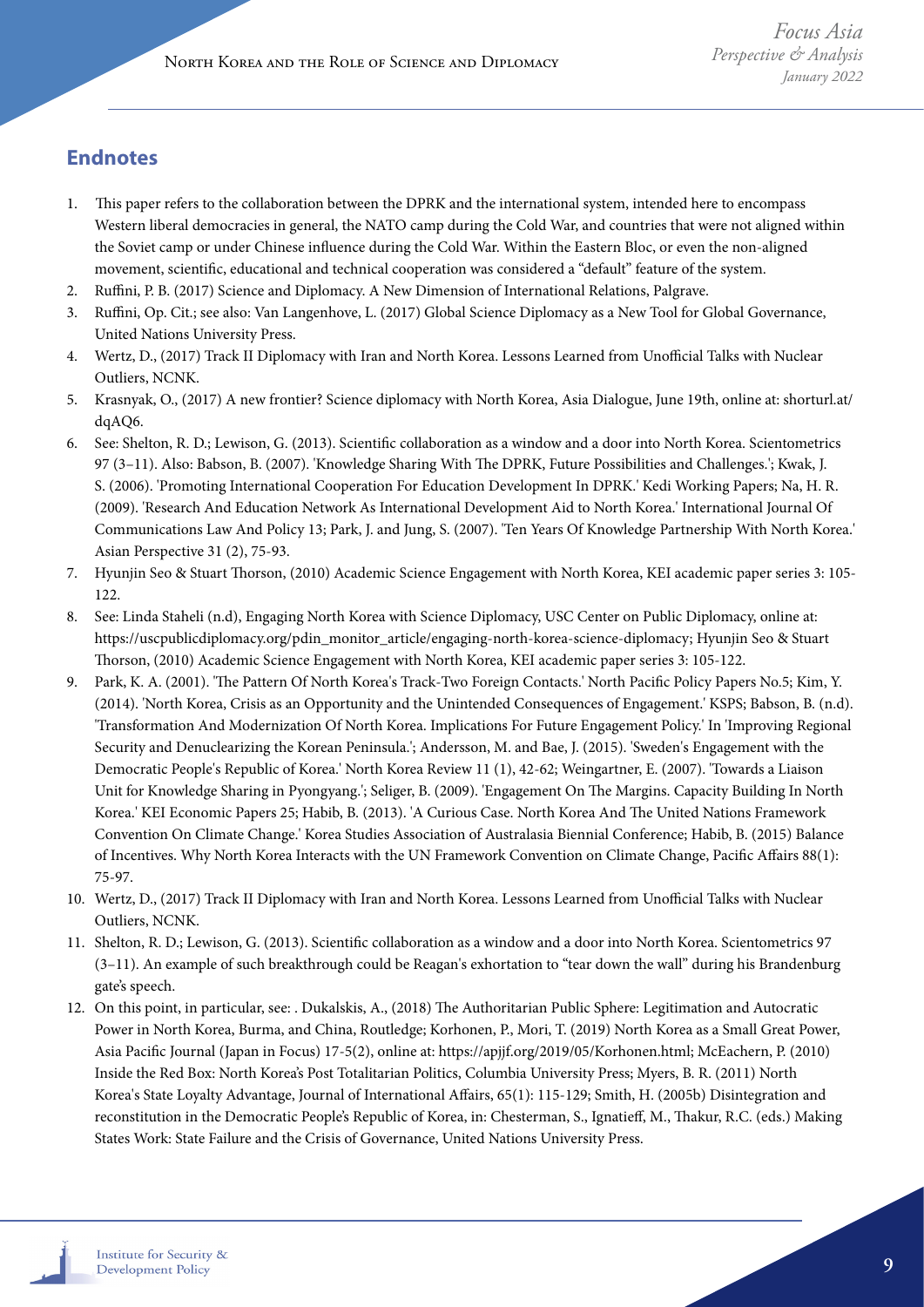- 13. Hyunjin Seo & Stuart Thorson, (2010) Academic Science Engagement with North Korea, KEI academic paper series 3: 105- 122.
- 14. Ibid,
- 15. Siegfried S. Hecker, A Return Trip to North Korea's Yongbyon Nuclear Complex, Center for International Security and Cooperation, Stanford University November 20, 2010; Siegfried S. Hecker, What I Saw in North Korea and Why it Matters, Google Tech Talks, April 6, 2011, online at: https://www.youtube.com/watch?v=VIdRSl7Dc88; Siegfried S. Hecker, (2012) Can the North Korean nuclear crisis be resolved? Center for International Security and Cooperation, Stanford University. Presented at the Conference on "Rethinking Nuclear Issues in Northeast Asia" Organized by the Institute for Far Eastern Studies/Kyungnam University (IFES) and the Friedrich Naumann Foundation for Freedom (FNF) in Seoul, Republic of Korea, March 21, 2012.
- 16. United Nations Security Council report, 4 March 2021, (§ 12 to 14), p.7.
- 17. See: United Nations Security Council, 30 August 2019 (§67): p. 29. The report quotes two sources: Chris Doman, "A North Korean Monero cryptocurrency miner", Alien Vault, 8 January 2018; and Sam Kim, "North Korean hackers hijack computers to mine cryptocurrencies ", Bloomberg, 1 January 2018. According to the report: "the malware is believed to have generated approximately \$25,000 worth of Monero for the hackers who deployed the malware. Given the increased anonymity of Monero, it is difficult to determine the total amount of revenue that the Democratic People's Republic of Korea may be generating from such attacks. Nevertheless, this crypto-jacking incident suggests the increasingly sophisticated use of crypto-jacking by the Democratic Republic of Korea and its willingness to use malware to generate cryptocurrency through mining for the benefit of the regime."
- 18. See: United Nations Security Council report, 2 March 2020, pp: 57, 72-74, and annex 57.
- 19. Ibid. 57.
- 20. 72: The panel notes that "Member States have identified needs of the Democratic People's Republic of Korea in relation to such transfer in several fields According to Member States, the DPRK continued to be interested in the behavior of advanced composite materials in special environments, and in aerospace-related technology, rocket- and missilerelated technology, precision processing technology from advanced countries, and solar, wind and other clean energy technologies". The Panel investigated international scientific collaborations "involving scientists of the DPRK in particular fields of activity" on the basis of reports produced by scientific institutes and think tanks (see para. 201 and annex 67): "Furthermore, the Panel considers that, for the development of the weapons of mass destruction programme, in addition to direct blueprints or data, know-how for the operation of plants and laboratories is also important. §203. In addition to seeking inward technology transfer, the Democratic People 's Republic of Korea continues to be an outward source of proliferation of technology, conventional weapons and items for supply chains related to weapons of mass destruction. It is known for transferring blueprints. A Member State reported that it remains very active in the provision of services in the field of artillery rocket system improvement. Despite the constraints on missile sales, it continues to seek opportunities for defense material sales as well as blueprints and data. For example, the wheeled and truck transporter erector launchers for two of the short-range ballistic missile systems tested in 2019 were sand or tan colored, possibly for marketing purposes.
- 21. See United Nations Security Council report, 2 March 2020, p. 219: (Annex 57: §1): "The Panel previously reported (S/2017/150, paras 24-25) a 2016 advertisement for sale of Lithium-6 (General Precious Metal) by a DPRK entity. A Member State recently shared its assessment, made on the basis of relevant academic publications in a science journal of Kim Il Song University since the late 1990s, that the DPRK had developed capability to produce the Lithium -6, enriched to the degree of 10.8±3%, which was advertised in 2016. Based on an open source report published in 2017, the Member State informed the Panel of the possible location of the facility in a chemical complex. [...] Furthermore, a chemical complex which is not specifically identified as a military or nuclear facility, may nevertheless be used directly for the DPRK's nuclear weapons program."
- 22. United Nations Security Council report, 4 March 2021, (§ 12 to 14) p.7
- 23. United Nations Security Council report, 4 March 2021 (§13): "Further to its previous investigation on the intangible transfer of technology the Panel is considering information from a Member State regarding 161 cases identified by the Member State as joint research or studies or jointly published papers with scholars of the Democratic People's Republic